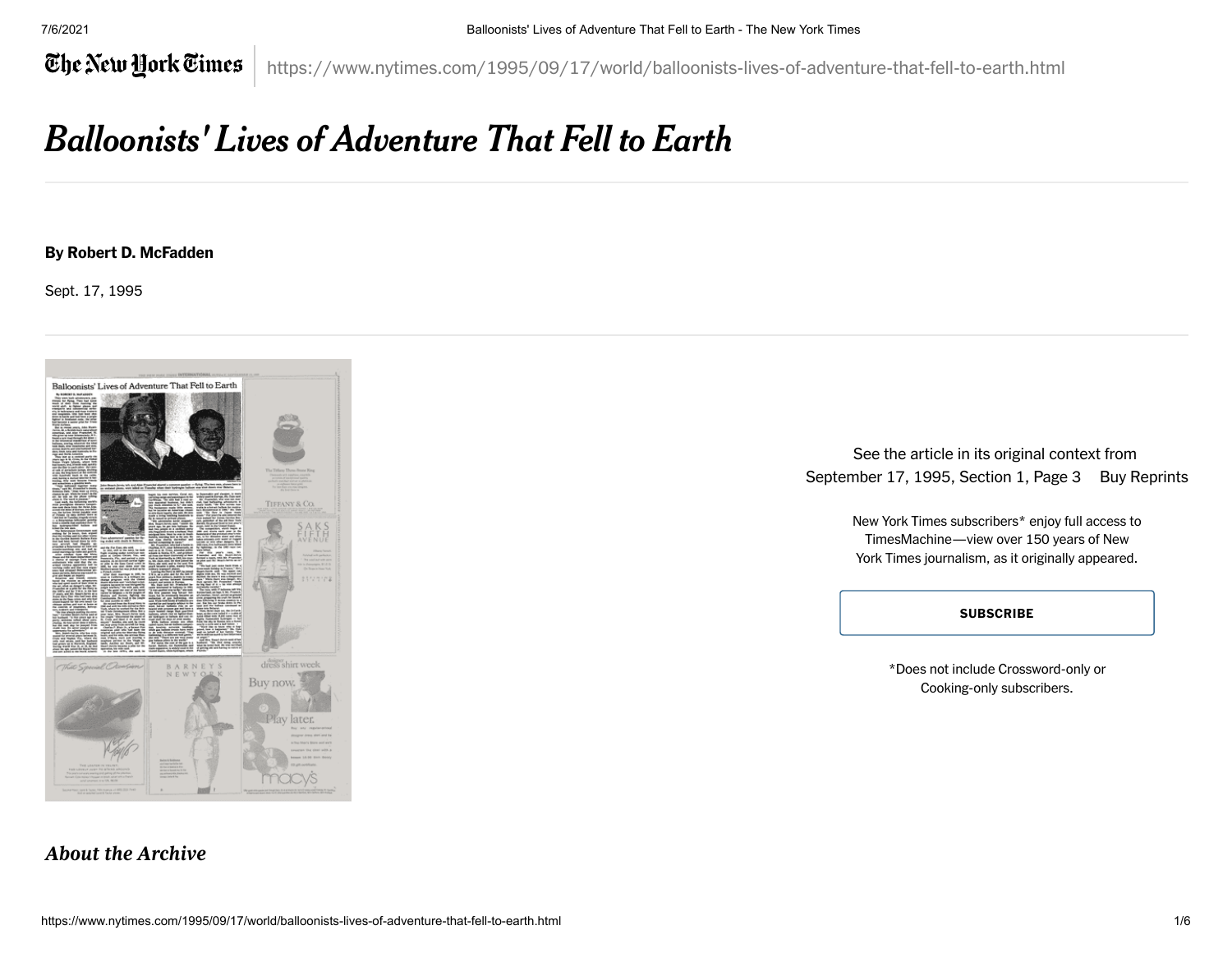This is a digitized version of an article from The Times's print archive, before the start of online publication in 1996. To preserve these articles as they originally appeared, The Times does not alter, edit or update them.

Occasionally the digitization process introduces transcription errors or other problems; we are continuing to work to improve these archived versions.

They were both adventurers, passionate for flying. They had spent much of their lives roaming the world aloft: in fighter planes and transports and commercial airliners, in helicopters and even trainers and seaplanes. One had been shot down in battle and had been a jungle fighter in Southeast Asia; the other had become a senior pilot for Trans World Airlines.

But in recent years, John Stuart-Jervis, 68, a British-born naturalized American, and Alan Fraenckel, 55, who grew up near Schenectady, N.Y., found a new road through the skies -- in the whimsical wanderlust of sport balloons, soaring wherever the wind took them, over mountains and seas, across deserts and international borders, from Asia and Australia to Europe and North America.

They met at a cocktail party six years ago in St. Croix, in the United States Virgin Islands, where both had homes, and, friends said, quickly saw the flier in each other: the casual talk of parachute jumps, ditching at sea, the long hours at the controls with hundreds back in the cabin. And, having a mutual interest in ballooning, they soon became friends and sometimes a gondola team.

"They ballooned together many times," said Mr. Fraenckel's cousin, Rebecca Dale. "Alan went up every chance he got. When he wasn't in the air, he was on the phone talking about it. The word is passion."

Last week, the ballooning world's most prestigious distance competition took them from the Swiss Alps, across the skies of Europe, into Belarus, the former Soviet republic east of Poland. As they drifted there at 7,200 feet on Tuesday, tragedy struck -- a Belarussian helicopter gunship fired a missile that exploded their 75-foot hydrogen-filled balloon and killed the two men.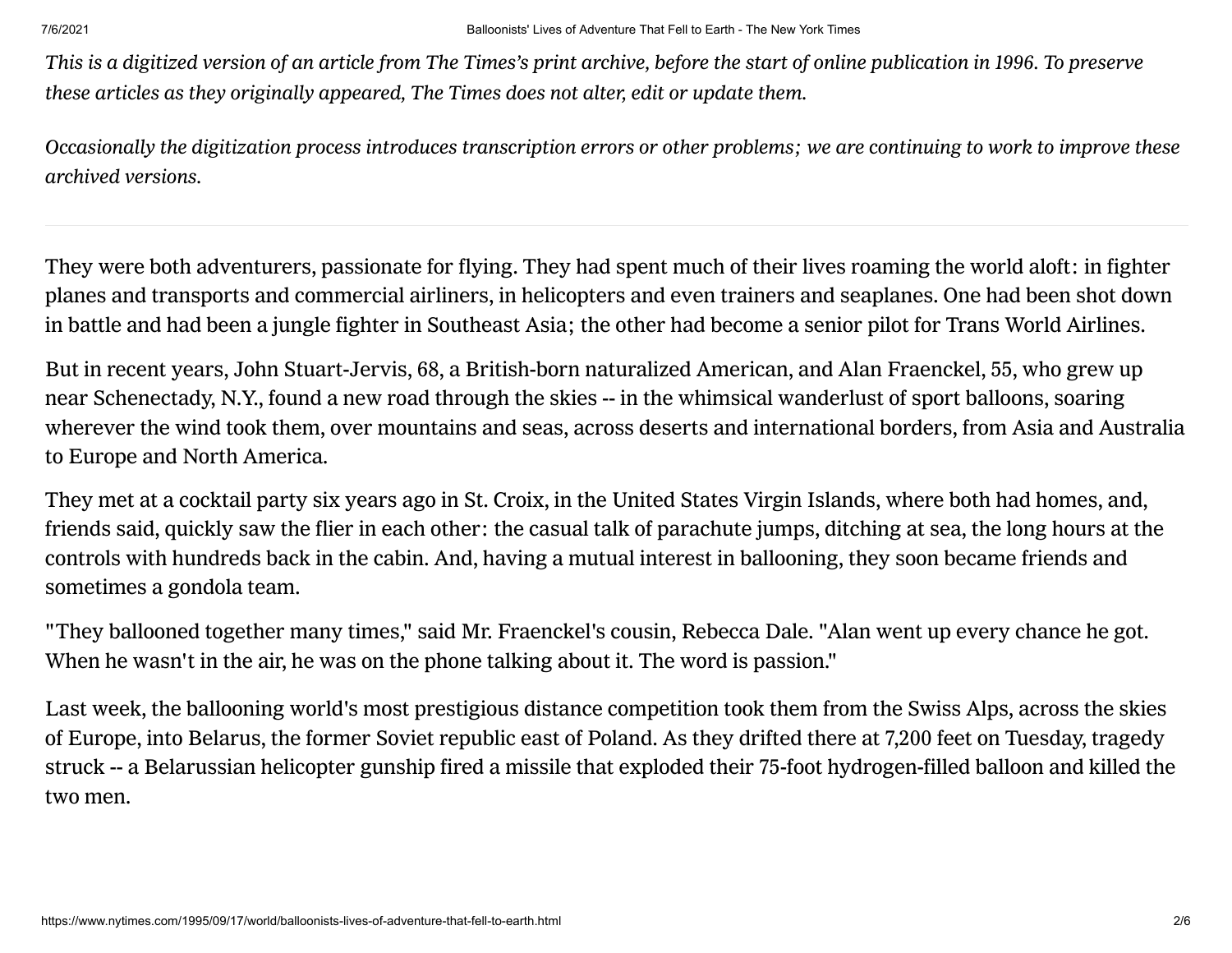The Belarussian Government said nothing for 24 hours, then argued that the victims and two other teams in the Gordon Bennett Balloon Race that had been forced down by military aircraft had illegally approached a Belarussian air base and missile-launching site and had ignored warnings by radio and gunfire.

After rebukes from the White House and the State Department and a chorus of outrage from balloon enthusiasts who said that the unarmed victims apparently had no working radio and that race organizers had obtained Belarussian airspace permits, Belarus expressed regret and began an inquiry.

Relatives and friends remembered the victims as adventurers who had spent much of their lives in the air, often on danger's edge, Mr. Fraenckel as a pilot for the Navy in the 1960's and for T.W.A. in the last 27 years, and Mr. Stuart-Jervis as a Royal Navy flier who had been shot down in the Suez crisis and who had island-hopped for his own small Caribbean airline and was at home at the controls of seaplanes, helicopters, trainers and transports.

"He was always pushing the envelope," Caroline Stuart-Jervis said of her husband. "A few years ago at a party, someone talked about parachuting. He had never done it before, but the next day he jumped from 10,000 feet. He never passed up an opportunity for adventure."

Mrs. Stuart-Jervis, who has commuted for several years between St. Croix and Naples, Fla., where she sells real estate, said her husband had grown up in Harwich, England. During World War II, at 15, he lied about his age, joined the Royal Navy and saw action in the North Atlantic and the Far East, she said.

In 1951, still in the navy, he took flight training under American auspices at Corpus Christi, Tex., and Pensacola, Fla., and earned a commission. As an aircraft carrier fighter pilot in the Suez Canal crisis in 1956, he was shot down over the Mediterranean but was picked up by a French cruiser.

After their marriage in 1959, he went to California in a military exchange program with the United States Marines and "switched to helicopters because he was intrigued by jungle warfare," his wife said, adding: "He spent the rest of his naval career in fatigues -- in the jungles of Malaya and Borneo, fighting the Communists. He lived in the jungle for nine months in 1965."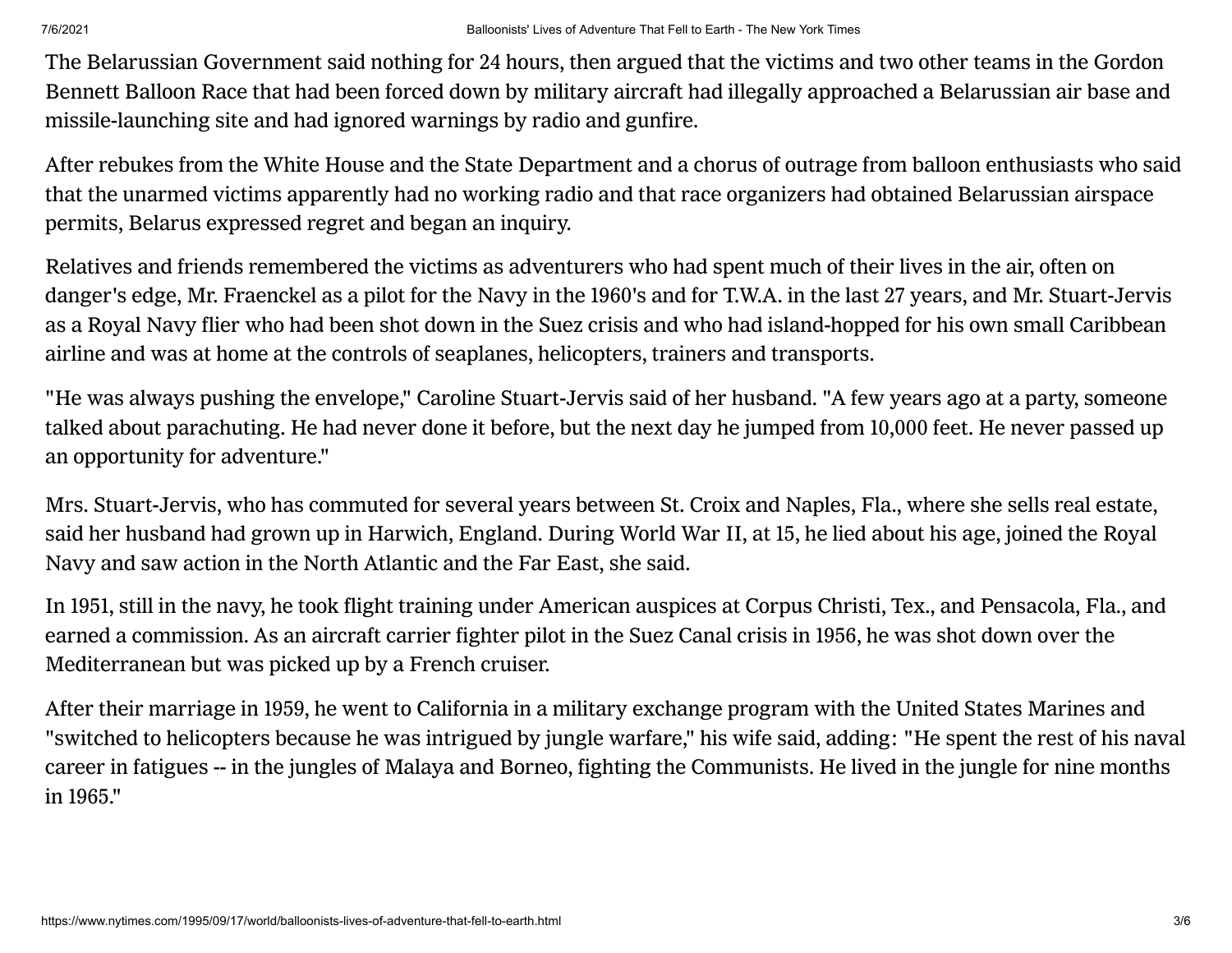He retired from the Royal Navy in 1968 and with his wife moved to New York, where he worked for the British Trade Development office. But a year later, Mrs. Stuart-Jervis said, the couple "discovered the island of St. Croix and liked it so much we stayed." Besides, she said, he could not stay away from aircraft for long.

Charles F. Blair Jr., a former Pan American pilot who had been the original test pilot for Sikorsky flying boats, and his wife, the actress Maureen O'Hara, were just starting a seaplane service in the Virgin Islands, Antilles Air Boats, and Mr. Stuart-Jervis became a pilot for the operation, his wife said.

In the late 1970's, she said, he began his own service, Coral Air, carrying cargo and passengers in the Caribbean. "He also had a real estate appraisal business, but didn't pay much attention to it," she said. The businesses made little money, but he became an American citizen to own them legally, she said. He also made a living teaching hundreds to fly in rented or private planes.

"His adventures never stopped," Mrs. Stuart-Jervis said. "About six years ago, he got into balloons. He met two people at a cocktail party who happened to own a balloon. That intrigued him. Next he was in South Dakota, learning how to fly one. He met Alan shortly thereafter and started competing in races."

Mr. Fraenckel, who had a home in Charlton, N.Y., near Schenectady, as well as in St. Croix, attended public schools in Scotia, N.Y., and graduated from the State University of New York at Morrisville in 1962, his cousin, Ms. Dale, said. He then joined the Navy, she said, and in the next five years became a pilot, mainly flying military transport planes.

Leaving the Navy in 1967, he joined T.W.A. as a pilot and for the last 27 years flew jetliners, mainly in trans-Atlantic service between Kennedy Airport and points in Europe.

Ms. Dale said Mr. Fraenckel became interested in balloons in 1983. "It was another way to fly," she said. His first passion was hot-air balloons, but he eventually became an enthusiast of gas ballooning, she said. While both kinds of balloons are carried by and largely subject to the wind, hot-air balloons rise on air heated with propane gas and have a more limited range than gas-filled balloons, which rise on lighter-than-air hydrogen or helium and can remain aloft for days or even weeks.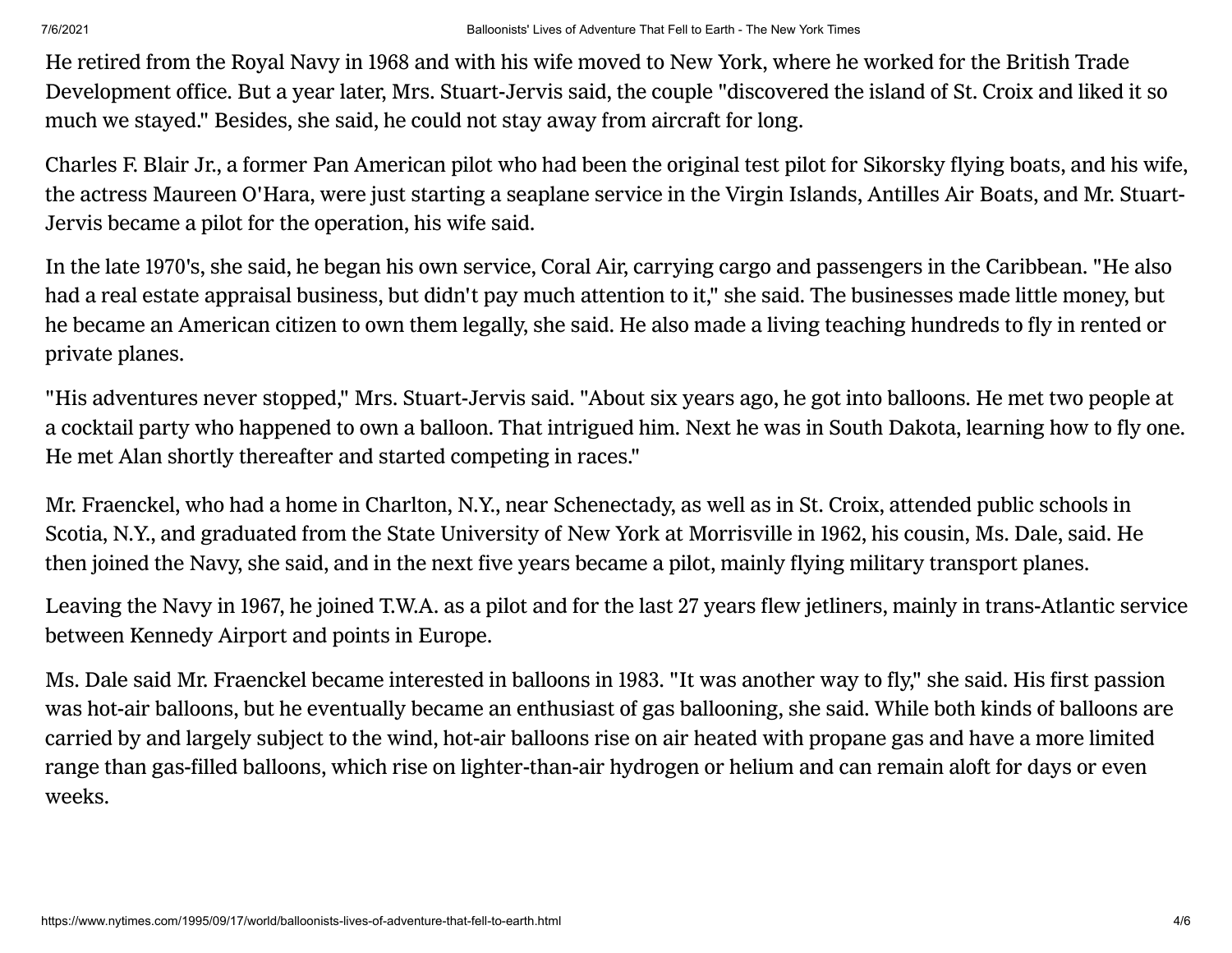While balloon events are often called races, hot-air balloon competition involves accurate landings, while gas balloon events have more to do with distance covered. "Gas ballooning is a different ball game," she said. "There are not very many gas balloon pilots in the world."

For some, the cost of the gas is a factor. Helium, not flammable and more expensive, is widely used in the United States, while hydrogen, which is flammable and cheaper, is more widely used in Europe, Ms. Dale said.

Mr. Fraenckel, who was not married, had ballooning adventures in many lands. "He flew across Australia in a hot-air balloon for Australia's Bicentennial in 1988," Ms. Dale said. "He flew in Japan many times." For years he also entered the race named for James Gordon Bennett, publisher of the old New York Herald. He placed third in last year's event, held in the United States.

The competition, which began in 1906 and starts each year in the homeland of the previous year's winner, is for distance alone and often takes entrants over water or rugged terrain or into other dangers. In a 1923 race, five balloonists were killed by lightning; in the 1983 race two were killed.

For this year's race, Mr. Fraenckel and Mr. Stuart-Jervis formed a team, with Mr. Fraenckel as pilot and Mr. Stuart-Jervis as co-pilot.

"We had just come back from a three-week holiday in France," Mrs. Stuart-Jervis said. "He spent two nights with me. He was excited and thrilled. He knew it was a dangerous race." While there was danger, Ms. Dale agreed, Mr. Fraenckel "made no big deal of it -- he was always extremely careful."

The race, with 17 balloons, left Wil, Switzerland, on Sept. 9. Mr. Fraenckel's brother, Victor, served as ground crew, preparing the craft for launch, then following it across country in a car. But his car broke down in Poland and the balloon continued on alone into Belarus.

Then, three days out, the D-Caribbean, as the crew called it -- a skin of nylon filled with 35,000 cubic feet of highly flammable hydrogen -- fell from the sky in flames into a forest nearly a mile and a half below.

"We'd like to know why it happened, how it happened," Ms. Dale said on behalf of her family. "But we're still too numb to feel bitterness or anger."